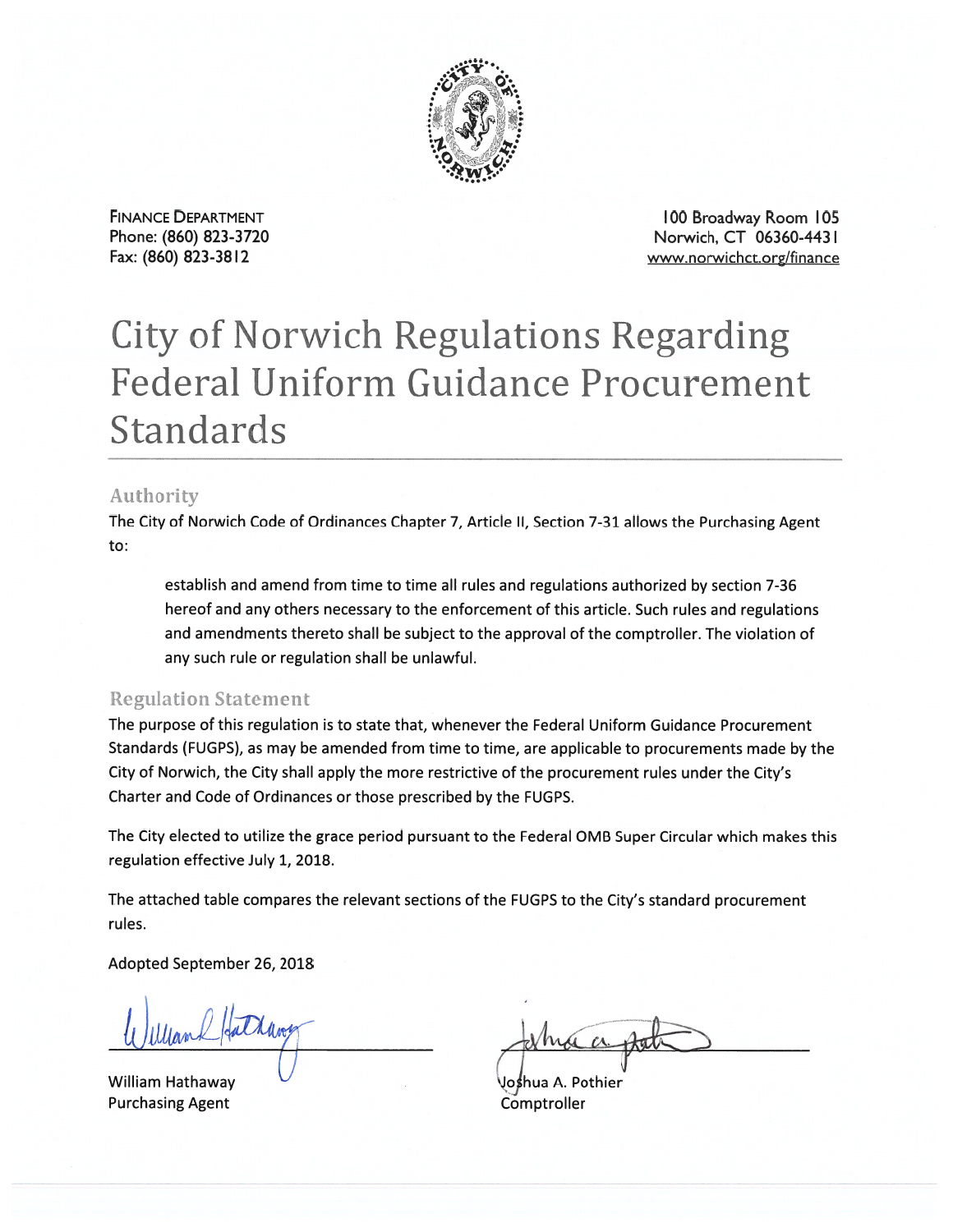## **Comparison of Federal Uniform Guidance Procurement Standards to City's Standard Procurement Policies**

| <b>CFR Subsection</b> | <b>Full Text of CFR Section</b>                                                                                                                                                                                                                                                                                                                                                                                                                                                                                                                                 | <b>Summary of CFR Section</b>                                                                                                                          | <b>City Legal Reference</b>                                                                                                                    | <b>City Regulations</b>                                                                                                                                                                                                                                                                                                |
|-----------------------|-----------------------------------------------------------------------------------------------------------------------------------------------------------------------------------------------------------------------------------------------------------------------------------------------------------------------------------------------------------------------------------------------------------------------------------------------------------------------------------------------------------------------------------------------------------------|--------------------------------------------------------------------------------------------------------------------------------------------------------|------------------------------------------------------------------------------------------------------------------------------------------------|------------------------------------------------------------------------------------------------------------------------------------------------------------------------------------------------------------------------------------------------------------------------------------------------------------------------|
| 200.318(a)            | The non-Federal entity must use its own documented procurement procedures which<br>reflect applicable State and local laws and regulations, provided that the procurements<br>conform to applicable Federal law and the standards identified in this section.                                                                                                                                                                                                                                                                                                   | City must follow its own purchasing policies                                                                                                           | Charter Chapter IX,<br>Sections 8 through 12<br>and Code of<br>Article II                                                                      | The City's procurement laws are established<br>by the Charter and Code of Ordinances. Code<br>of Ordinances Chapter 7, Article II, Section 7-<br>31 allows the Purchasing Agent and<br>Ordinances, Chapter 7, Comptroller to establish further regulations of<br>the purchasing rules and regulations as<br>necessary. |
| 200.318(b)            | Non-Federal entities must maintain oversight to ensure that contractors perform in<br>accordance with the terms, conditions, and specifications of their contracts or purchase<br>orders.                                                                                                                                                                                                                                                                                                                                                                       | City must provide oversight of its contractors                                                                                                         |                                                                                                                                                | The Purchasing Agent and Department Heads<br>and Supervisors shall oversee contractors in<br>the ordinary course of business.                                                                                                                                                                                          |
| 200.318(c)(1)         | The non-Federal entity must maintain written standards of conduct covering conflicts of<br>interest and governing the performance of its employees engaged in the selection, award<br>and administration of contracts. No employee, officer, or agent must participate in the                                                                                                                                                                                                                                                                                   | City must have written standards covering<br>conflicts of interest                                                                                     | Code of Ordinances:<br>Chapter 2, Article IV<br>and Chapter 7, Article<br>II, Section 7-53                                                     | City's ordinances allow an exception for items<br>procured with competitive bidding. The City<br>shall use the UGPS conflict of interest<br>standards when applicable                                                                                                                                                  |
|                       | selection, award, or administration of a contract supported by a Federal award if he or she<br>has a real or apparent conflict of interest. Such a conflict of interest would arise when the<br>employee, officer, or agent, any member of his or her immediate family, his or her partner<br>or an organization which employs or is about to employ any of the parties indicated                                                                                                                                                                               | City must have written standards governing<br>the performance of its employees engaged in<br>the selection, award, and administration of<br>contracts. | Code of Ordinances<br>Chapter 2, Article IV,<br>Section 2-54                                                                                   | The City shall use the UGPS standards when<br>applicable, if they are more restrictive than the<br>City's standards.                                                                                                                                                                                                   |
|                       | herein, has a financial or other interest in or a tangible personal benefit from a firm<br>considered for a contract. The officers, employees, and agents of the non-Federal entity<br>must neither solicit nor accept gratuities, favors, or anything of monetary value from<br>contractors or parties to subcontracts. However, non-Federal entities may set standards                                                                                                                                                                                        | The City must not solicit nor accept gifts.<br>54 $(c)$                                                                                                | Code of Ordinances<br>Chapter 2, Article IV,<br>Sections 2-52(d) and 2-                                                                        | The City's policy meets the UGPS standards                                                                                                                                                                                                                                                                             |
|                       | for situations in which the financial interest is not substantial or the gift is an unsolicited<br>item of nominal value. The standards of conduct must provide for disciplinary actions to be The City may define what gifts are of a<br>applied for violations of such standards by officers, employees, or agents of the non-                                                                                                                                                                                                                                | nominal value                                                                                                                                          | Code of Ordinances<br>Chapter 2, Article IV,<br>Section 2-52(d)                                                                                | The City's policy meets the UGPS standards                                                                                                                                                                                                                                                                             |
|                       | Federal entity.                                                                                                                                                                                                                                                                                                                                                                                                                                                                                                                                                 | The standards of conduct must provide<br>disciplinary actions for violations                                                                           | Code of Ordinances<br>Chapter 2, Article IV,<br>The City's policy meets the UGPS standards<br>Section 2-55                                     |                                                                                                                                                                                                                                                                                                                        |
| 200.318(c)(2)         | If the non-Federal entity has a parent, affiliate, or subsidiary organization that is not a<br>state, local government, or Indian tribe, the non-Federal entity must also maintain written<br>standards of conduct covering organizational conflicts of interest. Organizational conflicts<br>of interest means that because of relationships with a parent company, affiliate, or<br>subsidiary organization, the non-Federal entity is unable or appears to be unable to be<br>impartial in conducting a procurement action involving a related organization. | The City's conflict of interest policy must cover<br>relationships with related parties                                                                | Code of Ordinances<br>Chapter 2, Article IV,<br>Section 2-54 (d)                                                                               | The City shall use the UGPS standards when<br>applicable, if they are more restrictive than the<br>City's standards.                                                                                                                                                                                                   |
| 200.318(d)            | The non-Federal entity's procedures must avoid acquisition of unnecessary or duplicative<br>items. Consideration should be given to consolidating or breaking out procurements to                                                                                                                                                                                                                                                                                                                                                                               | The City must avoid purchasing unnecessary<br>items                                                                                                    |                                                                                                                                                | The City avoids purchasing unnecessary items,<br>but it is not specifically addressed in the<br>Charter or Code of Ordinances                                                                                                                                                                                          |
|                       | obtain a more economical purchase. Where appropriate, an analysis will be made of lease<br>versus purchase alternatives, and any other appropriate analysis to determine the most<br>economical approach.                                                                                                                                                                                                                                                                                                                                                       | The City should consider bundling or<br>unbundling procurements and analyze<br>purchase alternatives to achieve the most<br>economical outcome         | The City considers the bundling or unbundling<br>of purchases, but it is not specifically<br>addressed in the Charter or Code of<br>Ordinances |                                                                                                                                                                                                                                                                                                                        |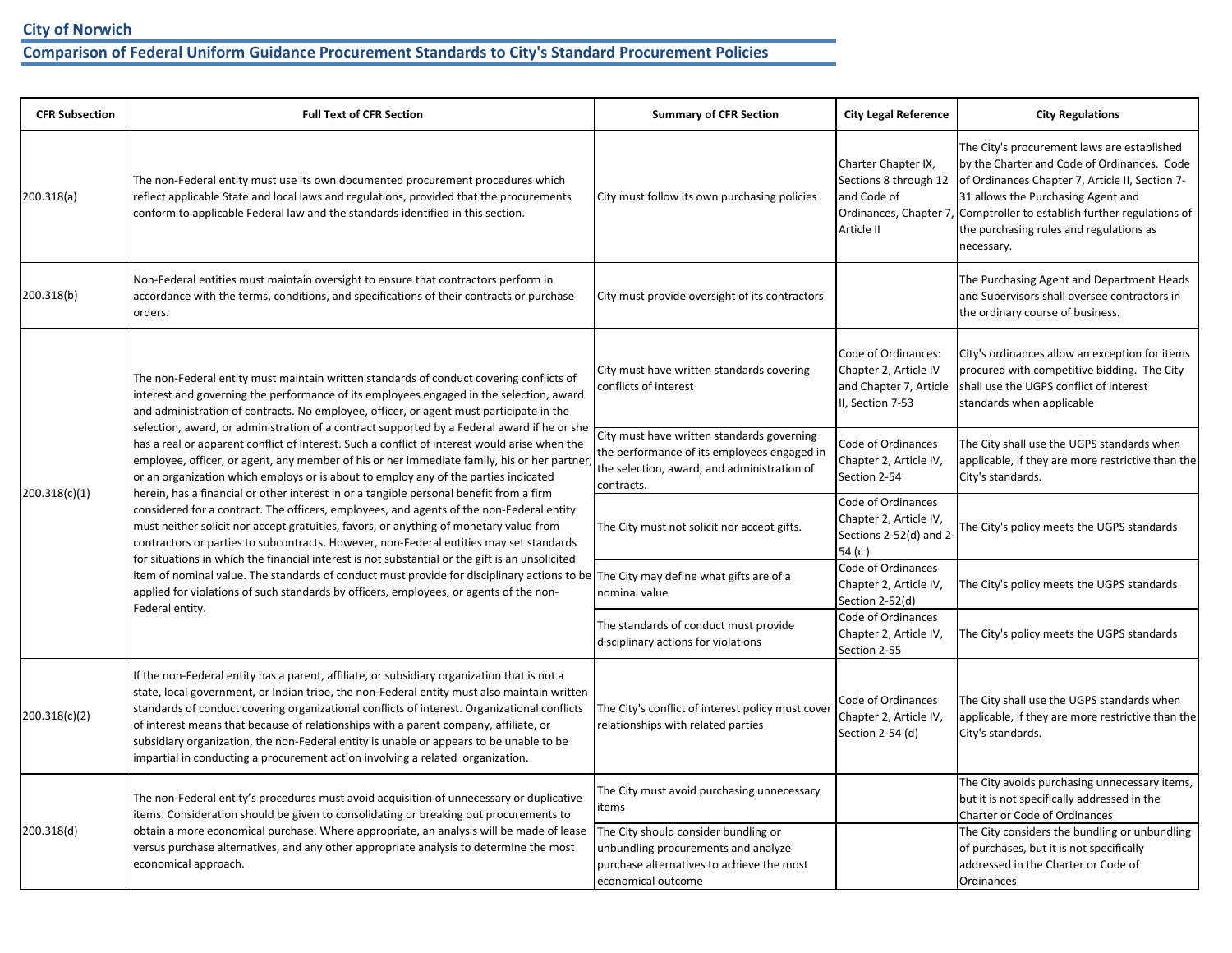| <b>CFR Subsection</b> | <b>Full Text of CFR Section</b>                                                                                                                                                                                                                                                                                                                                                                                                                                                                                                                                                                                                                                                                                             | <b>Summary of CFR Section</b>                                                                                      | <b>City Legal Reference</b>                                                          | <b>City Regulations</b>                                                                                                                             |
|-----------------------|-----------------------------------------------------------------------------------------------------------------------------------------------------------------------------------------------------------------------------------------------------------------------------------------------------------------------------------------------------------------------------------------------------------------------------------------------------------------------------------------------------------------------------------------------------------------------------------------------------------------------------------------------------------------------------------------------------------------------------|--------------------------------------------------------------------------------------------------------------------|--------------------------------------------------------------------------------------|-----------------------------------------------------------------------------------------------------------------------------------------------------|
| 200.318(e)            | To foster greater economy and efficiency, and in accordance with efforts to promote cost-<br>effective use of shared services across the Federal government, the non-Federal entity is<br>encouraged to enter into state and local intergovernmental agreements or inter-entity<br>agreements where appropriate for procurement or use of common or shared goods and<br>services.                                                                                                                                                                                                                                                                                                                                           | The City is encouraged to use cooperative<br>purchasing agreements                                                 | Code of Ordinances<br>Chapter 7, Article II,<br>Section 7-39                         | The City may use cooperative purchasing<br>agreements when deemed advantageous                                                                      |
| 200.318(f)            | The non-Federal entity is encouraged to use Federal excess and surplus property in lieu of<br>purchasing new equipment and property whenever such use is feasible and reduces<br>project costs.                                                                                                                                                                                                                                                                                                                                                                                                                                                                                                                             | The City is encouraged to use Federal surplus<br>in lieu of purchasing new                                         |                                                                                      | The City does obtain Federal surplus property<br>from time-to-time, but it is not specifically<br>addressed in the Charter or Code of<br>Ordinances |
| 200.318(g)            | The non-Federal entity is encouraged to use value engineering clauses in contracts for<br>construction projects of sufficient size to offer reasonable opportunities for cost<br>reductions. Value engineering is a systematic and creative analysis of each contract item or engineering<br>task to ensure that its essential function is provided at the overall lower cost.                                                                                                                                                                                                                                                                                                                                              | The City is encouraged to use value                                                                                |                                                                                      | The City shall include value engineering<br>clauses in contracts for construction projects<br>above the Simplified Acquisition Threshhold.          |
| 200.318(h)            | The non-Federal entity must award contracts only to responsible contractors possessing<br>the ability to perform successfully under the terms and conditions of a proposed<br>procurement. Consideration will be given to such matters as contractor integrity,<br>compliance with public policy, record of past performance, and financial and technical<br>resources.                                                                                                                                                                                                                                                                                                                                                     | The City must award contracts only to<br>responsible contractors                                                   |                                                                                      | The City shall use the UGPS standards when<br>applicable.                                                                                           |
| 200.318(i)            | The non-Federal entity must maintain records sufficient to detail the history of<br>procurement. These records will include, but are not necessarily limited to the following:<br>rationale for the method of procurement, selection of contract type, contractor selection<br>or rejection, and the basis for the contract price.                                                                                                                                                                                                                                                                                                                                                                                          | The City must maintain procurement records                                                                         | Charter Chapter IX,<br>Section 10 and Code of<br>Ordinances, Chapter 7<br>Article II | The City maintains such records for at least as<br>long as the State of Connecticut Librarian<br>prescribes                                         |
| 200.318(j)(1)         | The non-Federal entity may use time and material type contracts only after a<br>determination that no other contract is suitable and if the contract includes a ceiling price<br>that the contractor exceeds at its own risk. Time and material type contract means a<br>contract whose cost to a non-Federal entity is the sum of: (i) The actual cost of materials;<br>and (ii) Direct labor hours charged at fixed hourly rates that reflect wages, general and<br>administrative expenses, and profit.                                                                                                                                                                                                                  | The City may only use time and material type<br>contracts in very limited circumstances                            |                                                                                      | The City shall use the UGPS standards when<br>applicable.                                                                                           |
| 200.318(j)(2)         | Since this formula generates an open-ended contract price, a time-and materials contract<br>provides no positive profit incentive to the contractor for cost control or labor efficiency.<br>Therefore, each contract must set a ceiling price that the contractor exceeds at its own<br>risk. Further, the non-Federal entity awarding such a contract must assert a high degree of<br>oversight in order to obtain reasonable assurance that the contractor is using efficient<br>methods and effective cost controls.                                                                                                                                                                                                    | The City must set a ceiling price and provide a<br>high degree of oversight on time and material<br>type contracts |                                                                                      | The City shall use the UGPS standards when<br>applicable.                                                                                           |
| 200.318(k)            | The non-Federal entity alone must be responsible, in accordance with good administrative<br>practice and sound business judgment, for the settlement of all contractual and<br>administrative issues arising out of procurements. These issues include, but are not limited<br>to, source evaluation, protests, disputes, and claims. These standards do not relieve the<br>non-Federal entity of any contractual responsibilities under its contracts. The Federal<br>awarding agency will not substitute its judgment for that of the non-Federal entity unless<br>the matter is primarily a Federal concern. Violations of law will be referred to the local,<br>state, or Federal authority having proper jurisdiction. | The City is responsible for setting contract<br>disputes with vendors                                              |                                                                                      | The City shall address contract resolution<br>language when drafting contracts with<br>vendors.                                                     |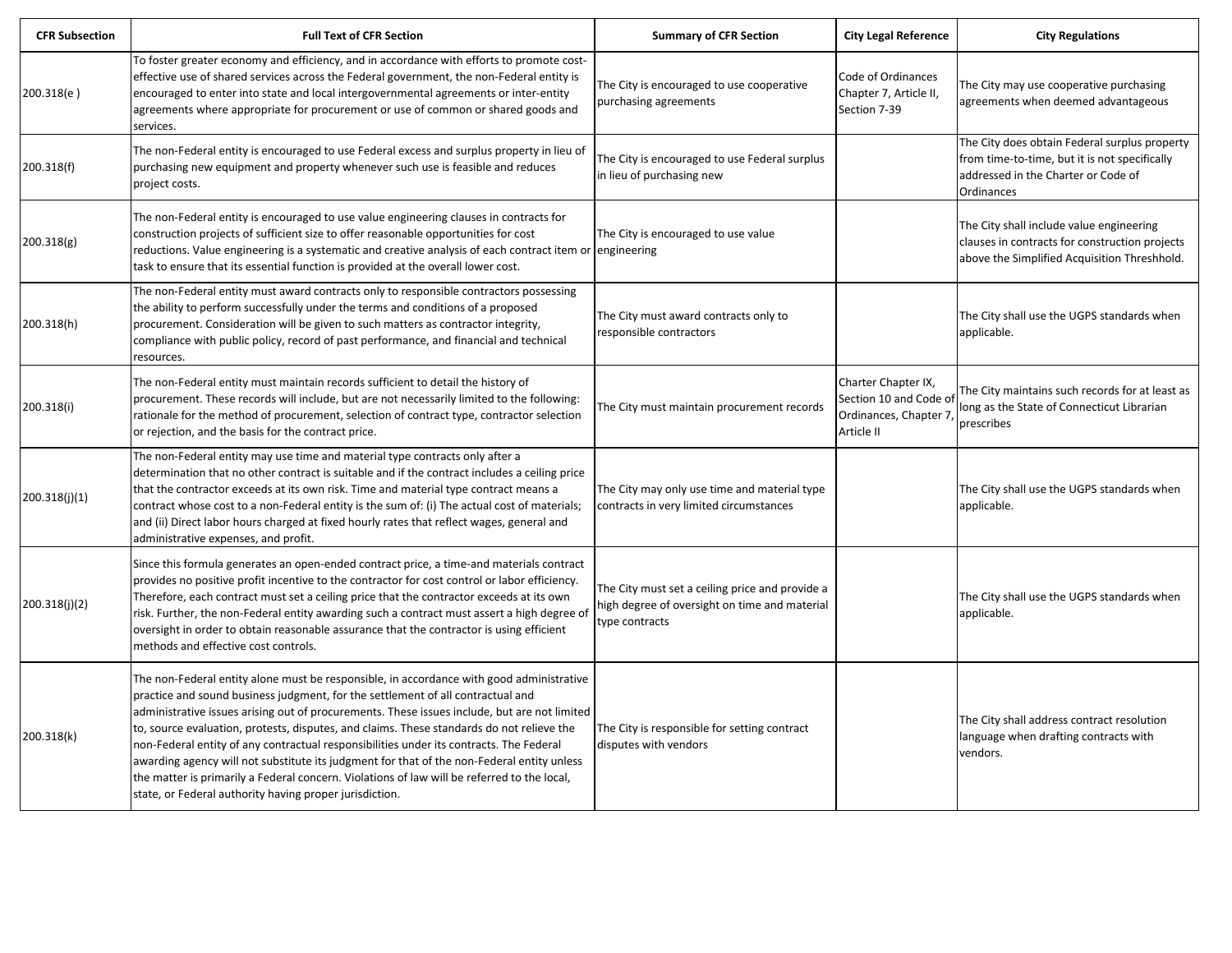| <b>CFR Subsection</b> | <b>Full Text of CFR Section</b>                                                                                                                                                                                                                                                                                                                                                                                                                                                                                                                                                                                                                                                                                                                                                                                                                                                                                                                                                                                                                                                                                                                                                                                                                                            | <b>Summary of CFR Section</b>                                                                                                                                                                         | <b>City Legal Reference</b>                                  | <b>City Regulations</b>                                                                                                                                                                                                                                                                                                                                                                                                  |
|-----------------------|----------------------------------------------------------------------------------------------------------------------------------------------------------------------------------------------------------------------------------------------------------------------------------------------------------------------------------------------------------------------------------------------------------------------------------------------------------------------------------------------------------------------------------------------------------------------------------------------------------------------------------------------------------------------------------------------------------------------------------------------------------------------------------------------------------------------------------------------------------------------------------------------------------------------------------------------------------------------------------------------------------------------------------------------------------------------------------------------------------------------------------------------------------------------------------------------------------------------------------------------------------------------------|-------------------------------------------------------------------------------------------------------------------------------------------------------------------------------------------------------|--------------------------------------------------------------|--------------------------------------------------------------------------------------------------------------------------------------------------------------------------------------------------------------------------------------------------------------------------------------------------------------------------------------------------------------------------------------------------------------------------|
| 200.319(a)            | All procurement transactions must be conducted in a manner providing full and open<br>competition consistent with the standards of this section. In order to ensure objective<br>contractor performance and eliminate unfair competitive advantage, contractors that<br>develop or draft specifications, requirements, statements of work, and invitations for bids<br>or requests for proposals must be excluded from competing for such procurements. Some<br>of the situations considered to be restrictive of competition include but are not limited to:<br>(1) Placing unreasonable requirements on firms in order for them to qualify to do business;<br>(2) Requiring unnecessary experience and excessive bonding; (3) Noncompetitive pricing<br>practices between firms or between affiliated companies; (4) Noncompetitive contracts to<br>consultants that are on retainer contracts; (5) Organizational conflicts of interest; (6)<br>Specifying only a "brand name" product instead of allowing "an equal" product to be<br>offered and describing the performance or other relevant requirements of the<br>procurement; and (7) Any arbitrary action in the procurement process.                                                                            | The City must avoid all practices that would<br>discourage open competition                                                                                                                           |                                                              | These items are not specifically mentioned in<br>the Charter or Code of Ordinances. However,<br>in practice, the City develops specs and bid<br>requirements that encourage fee and open<br>competition. All requests for information are<br>directed to and answered by the Purchasing<br>Agent and these Q&A are made available to all<br>potential bidders. The City shall use the UGPS<br>standards when applicable. |
| 200.319(b)            | The non-Federal entity must conduct procurements in a manner that prohibits the use of<br>statutorily or administratively imposed state or local geographical preferences in the<br>evaluation of bids or proposals, except in those cases where applicable Federal statutes<br>expressly mandate or encourage geographic preference. Nothing in this section preempts<br>state licensing laws. When contracting for architectural and engineering (A/E) services,<br>geographic location may be a selection criterion provided its application<br>leaves an appropriate number of qualified firms, given the nature and size of the project,<br>to compete for the contract.                                                                                                                                                                                                                                                                                                                                                                                                                                                                                                                                                                                              | The City is generally prohibited from using<br>local vendor preference                                                                                                                                |                                                              | The City does not have a local vendor<br>preference rule.                                                                                                                                                                                                                                                                                                                                                                |
| 200.319(c)            | The non-Federal entity must have written procedures for procurement transactions. These<br>procedures must ensure that all solicitations: (1) Incorporate a clear and accurate<br>description of the technical requirements for the material, product, or service to be<br>procured. Such description must not, in competitive procurements, contain features which<br>unduly restrict competition. The description may include a statement of the qualitative<br>nature of the material, product or service to be procured and, when necessary, must set<br>forth those minimum essential characteristics and standards to which it must conform if it<br>is to satisfy its intended use. Detailed product specifications should be avoided if at all<br>possible. When it is impractical or uneconomical to make a clear and accurate description<br>of the technical requirements, a "brand name or equivalent" description may be used as a<br>means to define the performance or other salient requirements of procurement. The<br>specific features of the named brand which must be met by offers must be clearly stated;<br>and (2) Identify all requirements which the offerors must fulfill and all other factors to be<br>used in evaluating bids or proposals. | The City must have written procedures which<br>ensure that solicitations have clear<br>descriptions for the goods and services that<br>are sought which do not inhibit competition.                   |                                                              | These items are not specifically mentioned in<br>the Charter or Code of Ordinances. However,<br>in practice, the City develops specs and bid<br>requirements that encourage fee and open<br>competition. All requests for information are<br>directed to and answered by the Purchasing<br>Agent and these Q&A are made available to all<br>potential bidders. The City shall use the UGPS<br>standards when applicable. |
| 200.319(d)            | The non-Federal entity must ensure that all prequalified lists of persons, firms, or products<br>which are used in acquiring goods and services are current and include enough qualified<br>sources to ensure maximum open and free competition. Also, the non-Federal entity must<br>not preclude potential bidders from qualifying during the solicitation period.                                                                                                                                                                                                                                                                                                                                                                                                                                                                                                                                                                                                                                                                                                                                                                                                                                                                                                       | The City must ensure that there are enough<br>qualified vendors to ensure maximum open<br>and free competition                                                                                        |                                                              |                                                                                                                                                                                                                                                                                                                                                                                                                          |
| 200.320(a)            | Procurement by micro-purchases. Procurement by micro-purchase is the acquisition of<br>supplies or services, the aggregate dollar amount of which does not exceed \$3,000 (or<br>\$2,000 in the case of acquisitions for construction subject to the Davis-Bacon Act). To the<br>extent practicable, the non-Federal entity must distribute micro-purchases equitably<br>among qualified suppliers. Micropurchases may be awarded without soliciting competitive<br>quotations if the non-Federal entity considers the price to be reasonable.                                                                                                                                                                                                                                                                                                                                                                                                                                                                                                                                                                                                                                                                                                                             | Purchases of \$3,000 or less (\$2,000 or less for<br>construction) may be awarded without<br>competitive quotes. Federal OMB raised the<br>limit for micro-purchases to \$10,000 on June<br>20, 2018. | Code of Ordinances<br>Chapter 7, Article II,<br>Section 7-44 | The City's standards are more restrictive than<br>the UGPS.                                                                                                                                                                                                                                                                                                                                                              |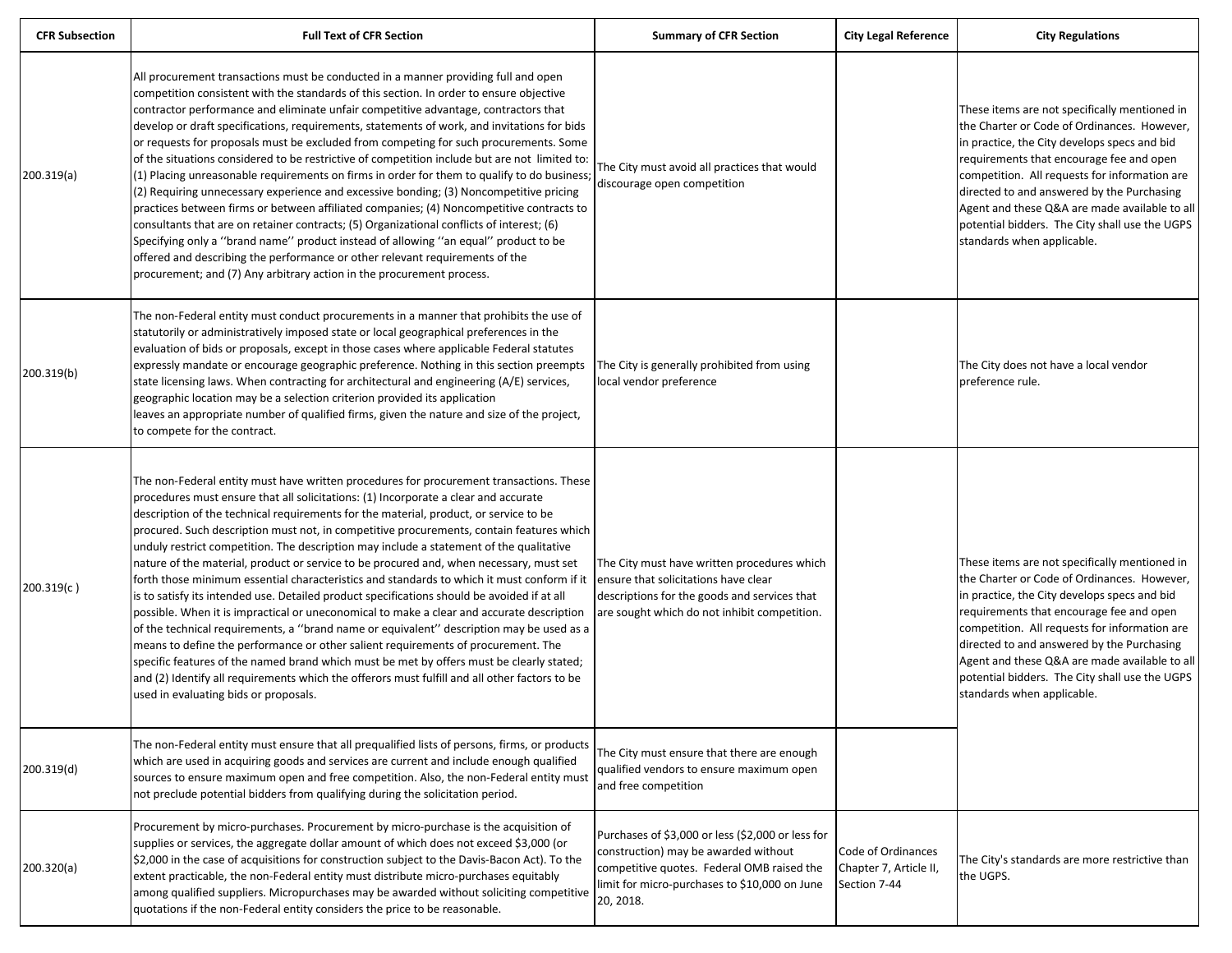| <b>CFR Subsection</b> | <b>Full Text of CFR Section</b>                                                                                                                                                                                                                                                                                                                                                                                                                                                                                                                                                                                                                                                                                                                                                                                                                                                                                                                                                                                                                                                                                                                                                                                                                                                                                                                                                                                                                                                                                                                                                                                                   | <b>Summary of CFR Section</b>                                                                                                                                                                                                                                                                                                                                                                                                       | <b>City Legal Reference</b>                                  | <b>City Regulations</b>                                                                                                                                                                                                                                                                                                                                                                                                         |
|-----------------------|-----------------------------------------------------------------------------------------------------------------------------------------------------------------------------------------------------------------------------------------------------------------------------------------------------------------------------------------------------------------------------------------------------------------------------------------------------------------------------------------------------------------------------------------------------------------------------------------------------------------------------------------------------------------------------------------------------------------------------------------------------------------------------------------------------------------------------------------------------------------------------------------------------------------------------------------------------------------------------------------------------------------------------------------------------------------------------------------------------------------------------------------------------------------------------------------------------------------------------------------------------------------------------------------------------------------------------------------------------------------------------------------------------------------------------------------------------------------------------------------------------------------------------------------------------------------------------------------------------------------------------------|-------------------------------------------------------------------------------------------------------------------------------------------------------------------------------------------------------------------------------------------------------------------------------------------------------------------------------------------------------------------------------------------------------------------------------------|--------------------------------------------------------------|---------------------------------------------------------------------------------------------------------------------------------------------------------------------------------------------------------------------------------------------------------------------------------------------------------------------------------------------------------------------------------------------------------------------------------|
| 200.320(b)            | Procurement by small purchase procedures. Small purchase procedures are those<br>relatively simple and informal procurement methods for securing services, supplies, or<br>other property that do not cost more than the Simplified Acquisition Threshold. If small<br>purchase procedures are used, price or rate quotations must be obtained from an<br>adequate number of qualified sources.                                                                                                                                                                                                                                                                                                                                                                                                                                                                                                                                                                                                                                                                                                                                                                                                                                                                                                                                                                                                                                                                                                                                                                                                                                   | The OMB increased the Simplified Acquisition<br>Threshold to \$250,000 on June 20, 2018                                                                                                                                                                                                                                                                                                                                             | Code of Ordinances<br>Chapter 7, Article II,<br>Section 7-44 | The City's standards are more restrictive than<br>the UGPS.                                                                                                                                                                                                                                                                                                                                                                     |
| 200.320(c)            | Procurement by sealed bids (formal advertising). Bids are publicly solicited and a firm fixed<br>price contract (lump sum or unit price) is awarded to the responsible bidder whose bid,<br>conforming with all the material terms and conditions of the invitation for bids, is the<br>lowest in price. The sealed bid method is the preferred method for procuring<br>construction, if the conditions in paragraph (c)(1) of this section apply.                                                                                                                                                                                                                                                                                                                                                                                                                                                                                                                                                                                                                                                                                                                                                                                                                                                                                                                                                                                                                                                                                                                                                                                | In sealed bid procurements, the City should<br>award the contract to the lowest responsible<br>bidder                                                                                                                                                                                                                                                                                                                               | Code of Ordinances<br>Chapter 7, Article II,<br>Section 7-39 | Purchases over \$25,000 must be made by<br>sealed bid or consortium-negotiated contracts                                                                                                                                                                                                                                                                                                                                        |
| 200.320(c)(1)         | In order for sealed bidding to be feasible, the following conditions should be present: (i) A<br>complete, adequate, and realistic specification or purchase description is available; (ii) Two<br>or more responsible bidders are willing and able to compete effectively for the business;<br>and (iii) The procurement lends itself to a firm fixed price contract and the selection of the<br>successful bidder can be made principally on the basis of price.                                                                                                                                                                                                                                                                                                                                                                                                                                                                                                                                                                                                                                                                                                                                                                                                                                                                                                                                                                                                                                                                                                                                                                | The City should use sealed bidding whenever<br>complete specs are available, two or more<br>responsible bidders are able to compete, and<br>selection of a successful bidder can be made<br>principally on the basis of price                                                                                                                                                                                                       | Code of Ordinances<br>Chapter 7, Article II,<br>Section 7-39 | The City uses sealed bidding whenever<br>appropriate                                                                                                                                                                                                                                                                                                                                                                            |
| 200.320(c)(2)         | If sealed bids are used, the following requirements apply: (i) The invitation for bids will be<br>publicly advertised and bids must be solicited from an adequate number of known<br>suppliers, providing them sufficient response time prior to the date set for opening the<br>bids; (ii) The invitation for bids, which will include any specifications and pertinent<br>attachments, must define the items or services in order for the bidder to properly respond;<br>(iii) All bids will be publicly opened at the time and place prescribed in the invitation for<br>bids; (iv) A firm fixed price contract award will be made in writing to the lowest responsive<br>and responsible bidder. Where specified in bidding documents, factors such as discounts,<br>transportation cost, and life cycle costs must be considered in determining which bid is<br>lowest. Payment discounts will only be used to determine the low bid when prior<br>experience indicates that such discounts are usually taken advantage of; and (v) Any or all<br>bids may be rejected if there is a sound documented reason                                                                                                                                                                                                                                                                                                                                                                                                                                                                                                                 | The City must publicly advertise the ITB, solicit<br>bids from adequate number of known<br>suppliers, and give them sufficient time to<br>respond. The ITB must adequately define the<br>tems being sought. The bids must be opened<br>in public at a pre-determined time and place.<br>Discounts, transportation costs, and life cycle<br>costs must be considered in determining the<br>lowest responsive and responsible bidder. | Code of Ordinances<br>Chapter 7, Article II,<br>Section 7-40 | These items are not all specifically mentioned<br>in the Charter or Code of Ordinances.<br>However, in practice, the City develops specs<br>and bid requirements that encourage fee and<br>open competition. All requests for<br>information are directed to and answered by<br>the Purchasing Agent and these Q&A are<br>made available to all potential bidders. The<br>City shall use the UGPS standards when<br>applicable. |
| 200.320(d)            | Procurement by competitive proposals. The technique of competitive proposals is<br>normally conducted with more than one source submitting an offer, and either a fixed<br>price or cost reimbursement type contract is awarded. It is generally used when conditions<br>are not appropriate for the use of sealed bids. If this method is used, the following<br>requirements apply: (1) Requests for proposals must be publicized and identify all<br>evaluation factors and their relative importance. Any response to publicized requests for<br>proposals must be considered to the maximum extent practical; (2) Proposals must be<br>solicited from an adequate number of qualified sources; (3) The non-Federal entity must<br>have a written method for conducting technical evaluations of the proposals received and<br>for selecting recipients; (4) Contracts must be awarded to the responsible firm whose<br>proposal is most advantageous to the program, with price and other factors considered;<br>and (5) The non-Federal entity may use competitive proposal procedures for qualifications-<br>based procurement of architectural/engineering (A/E) professional services whereby<br>competitors' qualifications are evaluated and the most qualified competitor is selected,<br>subject to negotiation of fair and reasonable compensation. The method, where price is<br>not used as a selection factor, can only be used in procurement of A/E professional<br>services. It cannot be used to purchase other types of services though A/E firms are a<br>potential source to perform the proposed effort. | The City must use an RFP process when sealed<br>bids are not appropriate. The City must<br>advertise the RFP, have a written method for<br>evaluating proposals, and award contracts to<br>the firm whose proposal is most advantageous<br>to the program.                                                                                                                                                                          | Code of Ordinances<br>Chapter 7, Article II,<br>Section 7-39 | The City shall use the UGPS standards when<br>applicable.                                                                                                                                                                                                                                                                                                                                                                       |
| 200.320(e)            | Reserved                                                                                                                                                                                                                                                                                                                                                                                                                                                                                                                                                                                                                                                                                                                                                                                                                                                                                                                                                                                                                                                                                                                                                                                                                                                                                                                                                                                                                                                                                                                                                                                                                          |                                                                                                                                                                                                                                                                                                                                                                                                                                     |                                                              |                                                                                                                                                                                                                                                                                                                                                                                                                                 |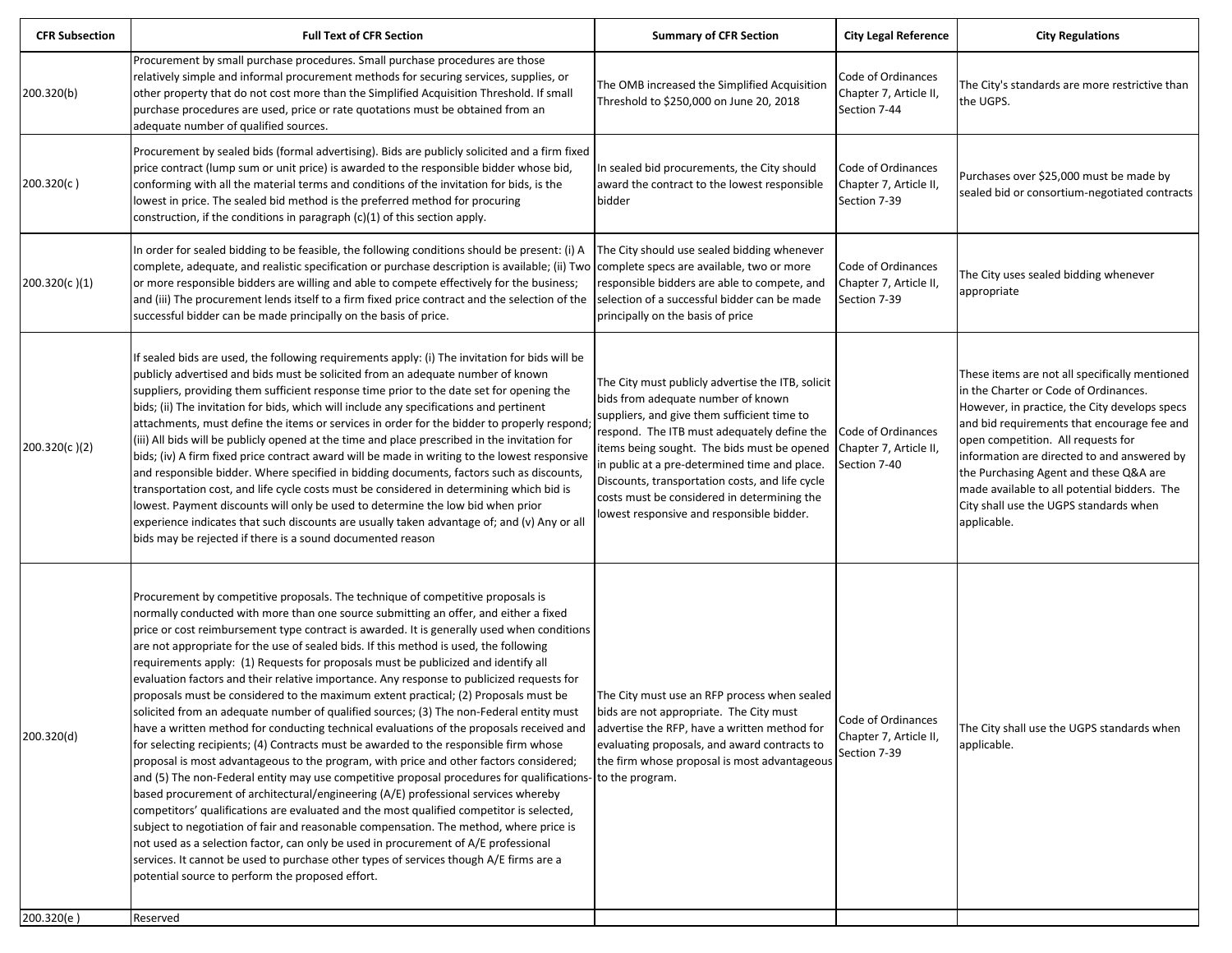| <b>CFR Subsection</b> | <b>Full Text of CFR Section</b>                                                                                                                                                                                                                                                                                                                                                                                                                                                                                                                                                                                                                                                                                                                                                                                                                                                                                                                                                                                                                    | <b>Summary of CFR Section</b>                                                                                                                                                                                                                                                           | <b>City Legal Reference</b>                                  | <b>City Regulations</b>                                   |
|-----------------------|----------------------------------------------------------------------------------------------------------------------------------------------------------------------------------------------------------------------------------------------------------------------------------------------------------------------------------------------------------------------------------------------------------------------------------------------------------------------------------------------------------------------------------------------------------------------------------------------------------------------------------------------------------------------------------------------------------------------------------------------------------------------------------------------------------------------------------------------------------------------------------------------------------------------------------------------------------------------------------------------------------------------------------------------------|-----------------------------------------------------------------------------------------------------------------------------------------------------------------------------------------------------------------------------------------------------------------------------------------|--------------------------------------------------------------|-----------------------------------------------------------|
| 200.320(f)            | Procurement by noncompetitive proposals. Procurement by noncompetitive proposals is<br>procurement through solicitation of a proposal from only one source and may be used only<br>when one or more of the following circumstances apply: (1) The item is available only from<br>a single source; (2) The public exigency or emergency for the requirement will not permit a<br>delay resulting from competitive solicitation; (3) The Federal awarding agency or pass-<br>through entity expressly authorizes noncompetitive proposals in response to a written<br>request from the non-Federal entity; or (4) After solicitation of a number of sources,<br>competition is determined inadequate.                                                                                                                                                                                                                                                                                                                                                | The City may procure goods without<br>competitive proposals only when the item is<br>available only from a single source, in times of<br>public emergency, the Federal awarding<br>agency expressly authorizes noncompetitive<br>proposals, or competition is determined<br>inadequate. | Code of Ordinances<br>Chapter 7, Article II,<br>Section 7-43 | The City shall use the UGPS standards when<br>applicable. |
| 200.321(a)            | Contracting with small and minority businesses, women's business enterprises, and labor<br>surplus area firms. (a) The non-Federal entity must take all necessary affirmative steps to<br>assure that minority businesses, women's business enterprises, and labor surplus area<br>firms are used when possible.                                                                                                                                                                                                                                                                                                                                                                                                                                                                                                                                                                                                                                                                                                                                   | The City must take steps to utilize small and<br>minority businesses, women's business<br>enterprises, and labor surplus area firms.                                                                                                                                                    |                                                              | The City shall use the UGPS standards when<br>applicable. |
| 200.321(b)            | Affirmative steps must include: (1) Placing qualified small and minority businesses and<br>women's business enterprises on solicitation lists; (2) Assuring that small and minority<br>businesses, and women's business enterprises are solicited whenever they are potential<br>sources; (3) Dividing total requirements, when economically feasible, into smaller tasks or<br>quantities to permit maximum participation by small and minority businesses, and<br>women's business enterprises; (4) Establishing delivery schedules, where the requirement<br>permits, which encourage participation by small and minority businesses, and women's<br>business enterprises; (5) Using the services and assistance, as appropriate, of such<br>organizations as the Small Business Administration and the Minority Business<br>Development Agency of the Department of Commerce; and (6) Requiring the prime<br>contractor, if subcontracts are to be let, to take the affirmative steps listed in paragraphs<br>(1) through (5) of this section. | Describes the actions needed for small and<br>minority businesses, women's business<br>enterprises, and labor surplus area firms.                                                                                                                                                       |                                                              | The City shall use the UGPS standards when<br>applicable. |
| 200.322               | A non-Federal entity that is a state agency or agency of a political subdivision of a state and<br>its contractors must comply with section 6002 of the Solid Waste Disposal Act, as amended<br>by the Resource Conservation and Recovery Act. The requirements of Section 6002 include<br>procuring only items designated in guidelines of the Environmental Protection Agency<br>(EPA) at 40 CFR part 247 that contain the highest percentage of recovered materials<br>practicable, consistent with maintaining a satisfactory level of competition, where the<br>purchase price of the item exceeds \$10,000 or the value of the quantity acquired by the<br>preceding fiscal year exceeded \$10,000; procuring solid waste management services in a<br>manner that maximizes energy and resource recovery; and establishing an affirmative<br>procurement program for procurement of recovered materials identified in the EPA<br>guidelines.                                                                                                 | The City must follow standards in sourcing<br>certain materials over \$10,000 to ensure a<br>high level of recycled/ recovered materials.                                                                                                                                               |                                                              | The City shall use the UGPS standards when<br>applicable. |
| 200.323(a)            | The non-Federal entity must perform a cost or price analysis in connection with every<br>procurement action in excess of the Simplified Acquisition Threshold including contract<br>modifications. The method and degree of analysis is dependent on the facts surrounding<br>the particular procurement situation, but as a starting point, the non-Federal entity must<br>make independent estimates before receiving bids or proposals.                                                                                                                                                                                                                                                                                                                                                                                                                                                                                                                                                                                                         | The City must estimate the cost of a<br>procurement in excess of the Simplified<br><b>Acquisition Threshold</b>                                                                                                                                                                         |                                                              | The City shall use the UGPS standards when<br>applicable. |
| 200.323(b)            | The non-Federal entity must negotiate profit as a separate element of the price for each<br>contract in which there is no price competition and in all cases where cost analysis is<br>performed. To establish a fair and reasonable profit, consideration must be given to the<br>complexity of the work to be performed, the risk borne by the contractor, the contractor's<br>investment, the amount of subcontracting, the quality of its record of past performance,<br>and industry profit rates in the surrounding geographical area for similar work.                                                                                                                                                                                                                                                                                                                                                                                                                                                                                      | The City must negotiate profit for sole-source<br>procurements                                                                                                                                                                                                                          |                                                              | The City shall use the UGPS standards when<br>applicable. |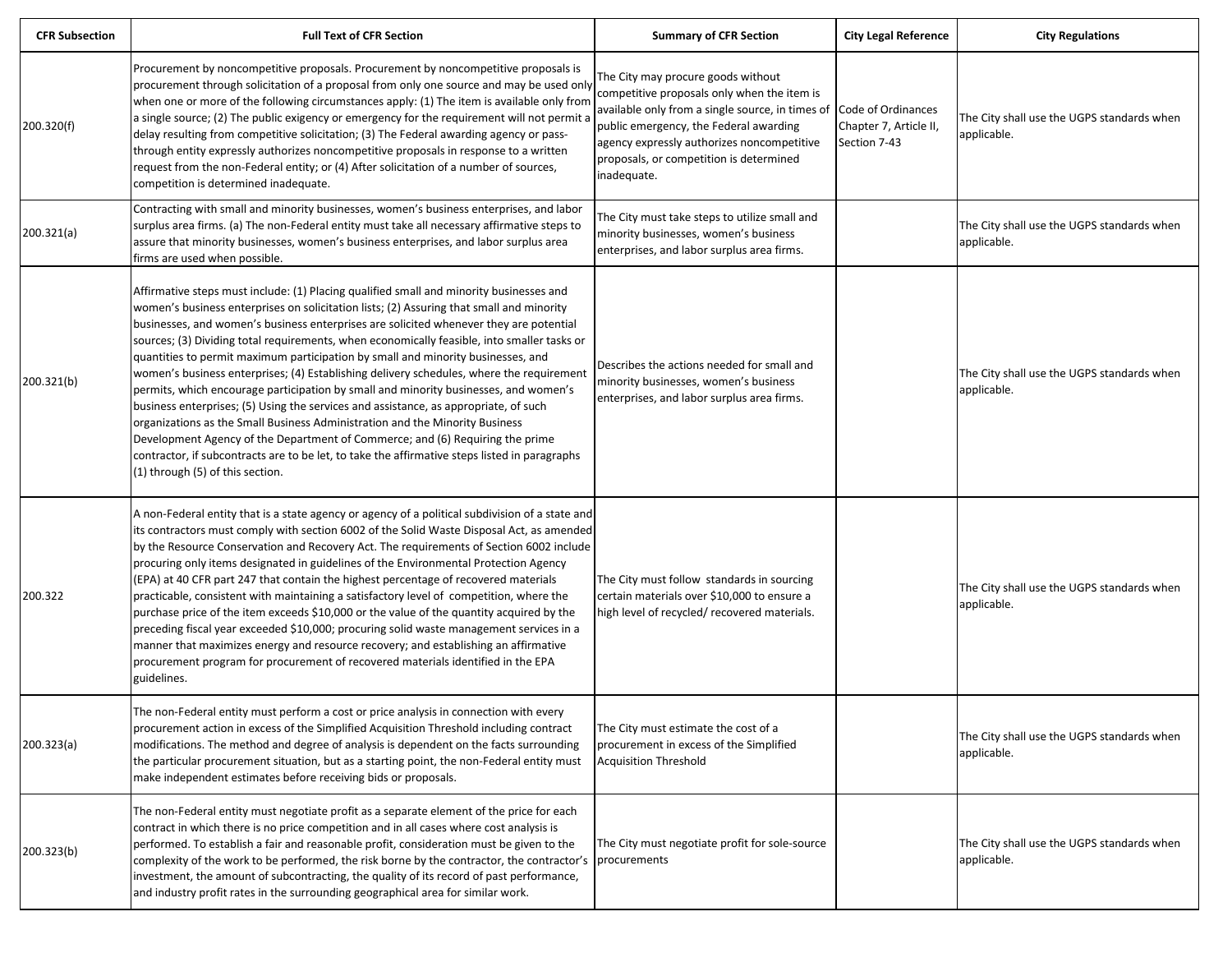| <b>CFR Subsection</b> | <b>Full Text of CFR Section</b>                                                                                                                                                                                                                                                                                                                                                                                                                                                                                                                                                                                                                                                                                                                                                                                                                                                                                                                                                                                                                                                                                                                                                                                                                  | <b>Summary of CFR Section</b>                                                                                                                                | <b>City Legal Reference</b> | <b>City Regulations</b>                                   |
|-----------------------|--------------------------------------------------------------------------------------------------------------------------------------------------------------------------------------------------------------------------------------------------------------------------------------------------------------------------------------------------------------------------------------------------------------------------------------------------------------------------------------------------------------------------------------------------------------------------------------------------------------------------------------------------------------------------------------------------------------------------------------------------------------------------------------------------------------------------------------------------------------------------------------------------------------------------------------------------------------------------------------------------------------------------------------------------------------------------------------------------------------------------------------------------------------------------------------------------------------------------------------------------|--------------------------------------------------------------------------------------------------------------------------------------------------------------|-----------------------------|-----------------------------------------------------------|
| 200.323(c)            | Costs or prices based on estimated costs for contracts under the Federal award are<br>allowable only to the extent that costs incurred or cost estimates included in negotiated<br>prices would be allowable for the non-Federal entity under Subpart E-Cost Principles of<br>this part. The non-Federal entity may reference its own cost principles that comply with<br>the Federal cost principles.                                                                                                                                                                                                                                                                                                                                                                                                                                                                                                                                                                                                                                                                                                                                                                                                                                           | Estimated costs are only allowable when the<br>comply with Federal Cost Principles                                                                           |                             | The City shall use the UGPS standards when<br>applicable. |
| 200.323(d)            | The cost plus a percentage of cost and percentage of construction cost methods of<br>contracting must not be used.                                                                                                                                                                                                                                                                                                                                                                                                                                                                                                                                                                                                                                                                                                                                                                                                                                                                                                                                                                                                                                                                                                                               | The cost plus a percentage of cost and<br>percentage of construction cost methods of<br>contracting must not be used.                                        |                             | The City shall use the UGPS standards when<br>applicable. |
| 200.324(a)            | The non-Federal entity must make available, upon request of the Federal awarding agency<br>or passthrough entity, technical specifications on proposed procurements where the<br>Federal awarding agency or passthrough entity believes such review is needed to ensure<br>that the item or service specified is the one being proposed for acquisition. This review<br>generally will take place prior to the time the specification is incorporated into a<br>solicitation document. However, if the non-Federal entity desires to have the review<br>accomplished after a solicitation has been developed, the Federal awarding agency or pass-<br>through entity may still review the specifications, with such review usually limited to the<br>technical aspects of the proposed purchase.                                                                                                                                                                                                                                                                                                                                                                                                                                                 | The City must make technical specs for<br>procurements available upon request by<br>Federal awarding agency                                                  |                             | The City shall use the UGPS standards when<br>applicable. |
| 200.324(b)            | The non-Federal entity must make available upon request, for the Federal awarding<br>agency or passthrough entity pre-procurement review, procurement documents, such as<br>requests for proposals or invitations for bids, or independent cost estimates, when: (1) The<br>non-Federal entity's procurement procedures or operation fails to comply with the<br>procurement standards in this part; (2) The procurement is expected to exceed the<br>Simplified Acquisition Threshold and is to be awarded without competition or only one bid<br>or offer is received in response to a solicitation; (3) The procurement, which is expected to<br>exceed the Simplified Acquisition Threshold, specifies a "brand name" product; (4) The<br>proposed contract is more than the Simplified Acquisition Threshold and is to be awarded<br>to other than the apparent low bidder under a sealed bid procurement; or (5) A proposed<br>contract modification changes the scope of a contract or increases the contract amount by<br>more than the Simplified Acquisition Threshold.                                                                                                                                                                | The City must make pre-procurement review<br>and procurement documents available upon<br>request by Federal awarding agency in a<br>number of circumstances. |                             | The City shall use the UGPS standards when<br>applicable. |
| 200.324(c)            | The non-Federal entity is exempt from the pre-procurement review in paragraph (b) of this<br>section if the Federal awarding agency or pass-through entity determines that its<br>procurement systems comply with the standards of this part. (1) The non-Federal entity<br>may request that its procurement system be reviewed by the Federal awarding agency or<br>pass-through entity to determine whether its system meets these standards in order for its<br>system to be certified. Generally, these reviews must occur where there is continuous high-The City may self-certify its procurement<br>dollar funding, and third party contracts are awarded on a regular basis; (2) The non-<br>Federal entity may selfcertify its procurement system. Such self-certification must not limit reviews.<br>the Federal awarding agency's right to survey the system. Under a self-certification<br>procedure, the Federal awarding agency may rely on written assurances from the non-<br>Federal entity that it is complying with these standards. The non-Federal entity must cite<br>specific policies, procedures, regulations, or standards as being in compliance with these<br>requirements and have its system available for review. | system to avoid some pre-procurement                                                                                                                         |                             | The City shall use the UGPS standards when<br>applicable. |